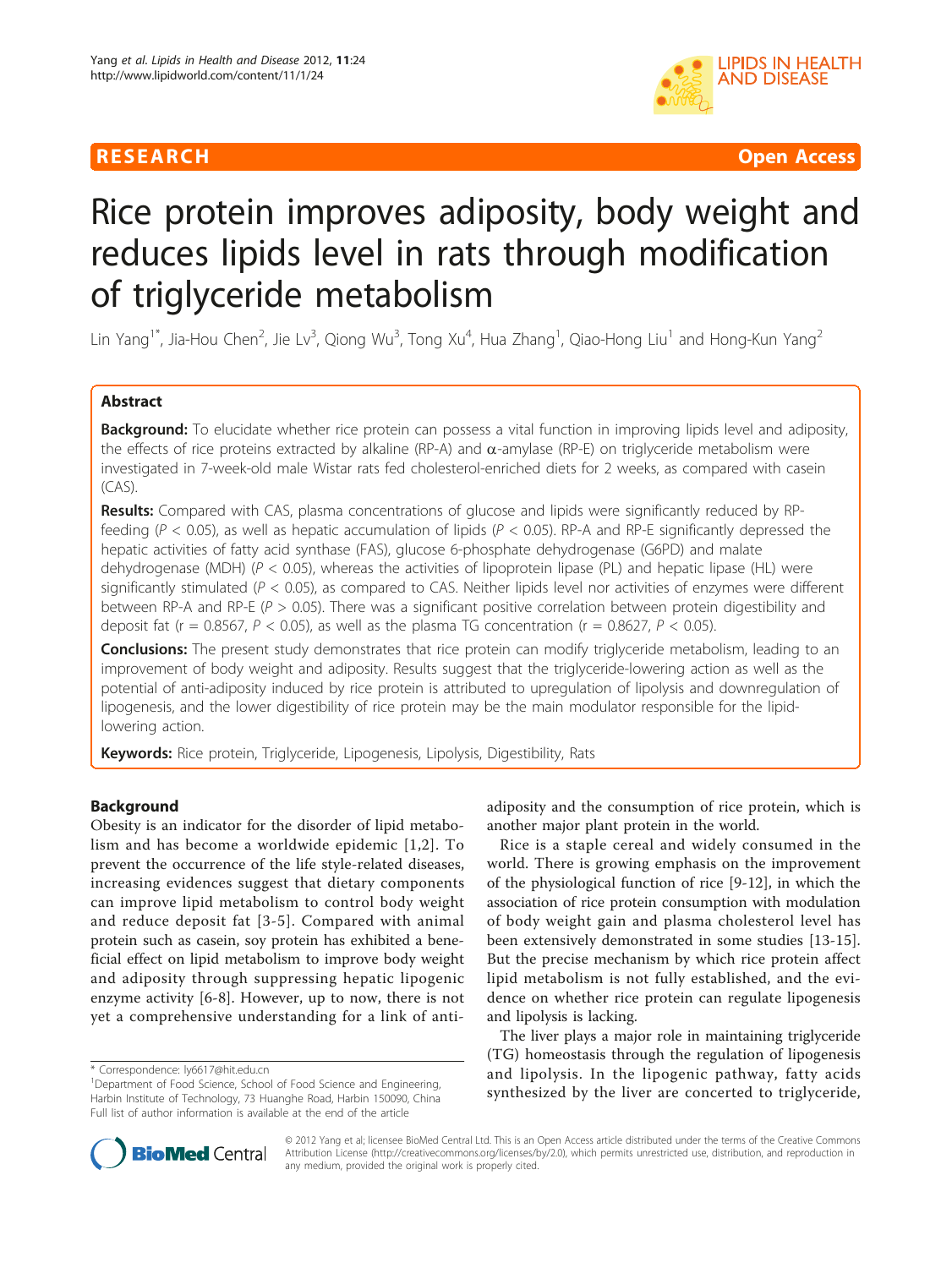which is packaged into very-low-density lipoprotein (VLDL) and transported into circulation [[16](#page-9-0)]. In contrast, lipolysis represents the major route for the breakdown of lipids and the hydrolysis of triglyceride into free fatty acids to serve a fuel in the body, in which lipoprotein lipase (LPL) and hepatic lipase (HL) are the two major lipolytic enzymes responsible for catalyzing the hydrolysis of triglyceride component present in the circulating VLDL [[17](#page-9-0),[18](#page-9-0)]. Generally, LPL is located in endothelium and HL is located in the liver. Thus, the lipogenesis and lipolysis might represent a possible mechanism for the deposition and removal of lipids throughout the circulation.

Yang *et al.* have demonstrated that lipid-lowering effects of rice proteins are mainly attributed to the inhibition of hepatic secretion of triglyceride and cholesterol via VLDLs, showing the decreased secretion of VLDL-TG is accompanied by the depressed export of VLDL-C into circulation, thereby resulting in a dramatic reduction in plasma lipids [[19\]](#page-9-0). Furthermore, the regulatory effects of rice protein on fatty acid and cholesterol synthesis, which might derive from a common pool, is suggested to be co-operation because the cholesterollowering effect always accompanied with a triglyceridelowering effect on the hepatic level in growing and adult rats fed by rice proteins [[13](#page-9-0)]. This view is supported by some findings that both hepatic fatty acid and cholesterol synthesis are coordinately controlled by 3-hydroxy-3-methyl-glutaryl-CoA reductase (HMG-CoA reductase) and the sterol regulatory element binding protein (SREBP) family [[20,21\]](#page-9-0). Thus, in light of these facts, we hypothesized that rice protein might exert an effect on triglyceride metabolism involving with the adiposity, accompanying with a hypocholesterolemic action.

To test our hypothesis, the present study was conducted to focus on the regulatory effects of rice proteins on lipogenesis and lipolysis. The key questions addressed are: (1) whether can rice protein improve fat accumulation in adipose tissue and (2) how does rice protein possess a vital function in improving triglyceride metabolism in growing rats fed cholesterol-enriched diets? In addition, extraction method for rice protein isolation is suggested to influence the lipid metabolism through the modification of protein digestibility and amino acids composition [\[15](#page-9-0)]. Thus, two extraction methods for preparation of rice protein, namely, an alkaline treatment and a heat-stable  $\alpha$ -amylase degradation, were developed to evaluate and compare the physiological functions of rice proteins in this study.

# Methods

### Protein sources

Casein (CAS) (Gansu Hualing Industrial Group, Gansu, China) and rice proteins extracted from Oryza sativa L.

cv. Longjing 26 (Rice Research Institute of Heilongjiang Academy of Agricultural Sciences, Jimusi, China) were used as the dietary protein sources. Two methods were conducted for preparation of rice proteins, a classical extraction method with alkaline followed by precipitation with acidic solution (RP-A) [\[15\]](#page-9-0), and a method for rice protein isolation by starch degradation using a heatstable  $\alpha$ -amylase (Sigma, St. Louis, Mo., USA, RP-E) [\[15](#page-9-0)].

### Animals and diets

The present experiments followed the same as the previous studies [\[15\]](#page-9-0). Animal studies used in the present work have been performed in conformity with the Guidelines of the Committee for Animal Experimentation of Harbin Medical University (SCXK20020002). 7 week-old male Wistar rats were purchased from Animal Center of Harbin Medical University (Harbin, China) and individually housed in metabolic cages in a room maintained at  $22 \pm 2$ °C under a 12 h light-dark cycle (07:00-19:00 for light). Rats were allowed free access to commercial pellets (Animal Center of Harbin Medical University, Harbin, China) for 3 days. After acclimatization, rats were randomly divided into three groups of similar body weight. Each group consisted of six rats.

All animals were fed *ad libitum* with experimental diets according to the formula recommended by American Institute of Nutrition [[22](#page-9-0)]. For 2 weeks, growing rats were fed with experimental diets of 20% (as crude protein) of the respective dietary protein (i.e., RP-A, RP-E and CAS) to which 1% cholesterol and 0.25% sodium cholate were added. Diets were completed to 100% with starch. The composition of experimental diets is shown in Table [1.](#page-2-0)

### Samples collection

During the feeding period, food consumption and body weight were recorded daily in the morning before replenishing the diet. Feces were collected for the final 3 d of the experimental period and air-dried at 60°C for 12 h to a constant weight and ground to a fine powder for fecal steroids determination according to Yang et al. [[15\]](#page-9-0).

At the end of the feeding period, the rats were deprived for 18 h and then sacrificed. Blood was withdrawn from abdominal vein into a heparinized syringe under anesthesia with sodium pentobarbital (50 mg/kg body weight), immediately cooled on ice and separated by centrifugation at  $12,000 \times g$  for 5 min. The plasma obtained was frozen at -20°C until analysis. After blood collection, the liver, the spleen and the kidney were excised immediately, rinsed in saline and weighed after blotted on a filter paper. The whole liver was cut into three portions and quickly freeze-clamped in liquid nitrogen and stored at -80°C until analysis.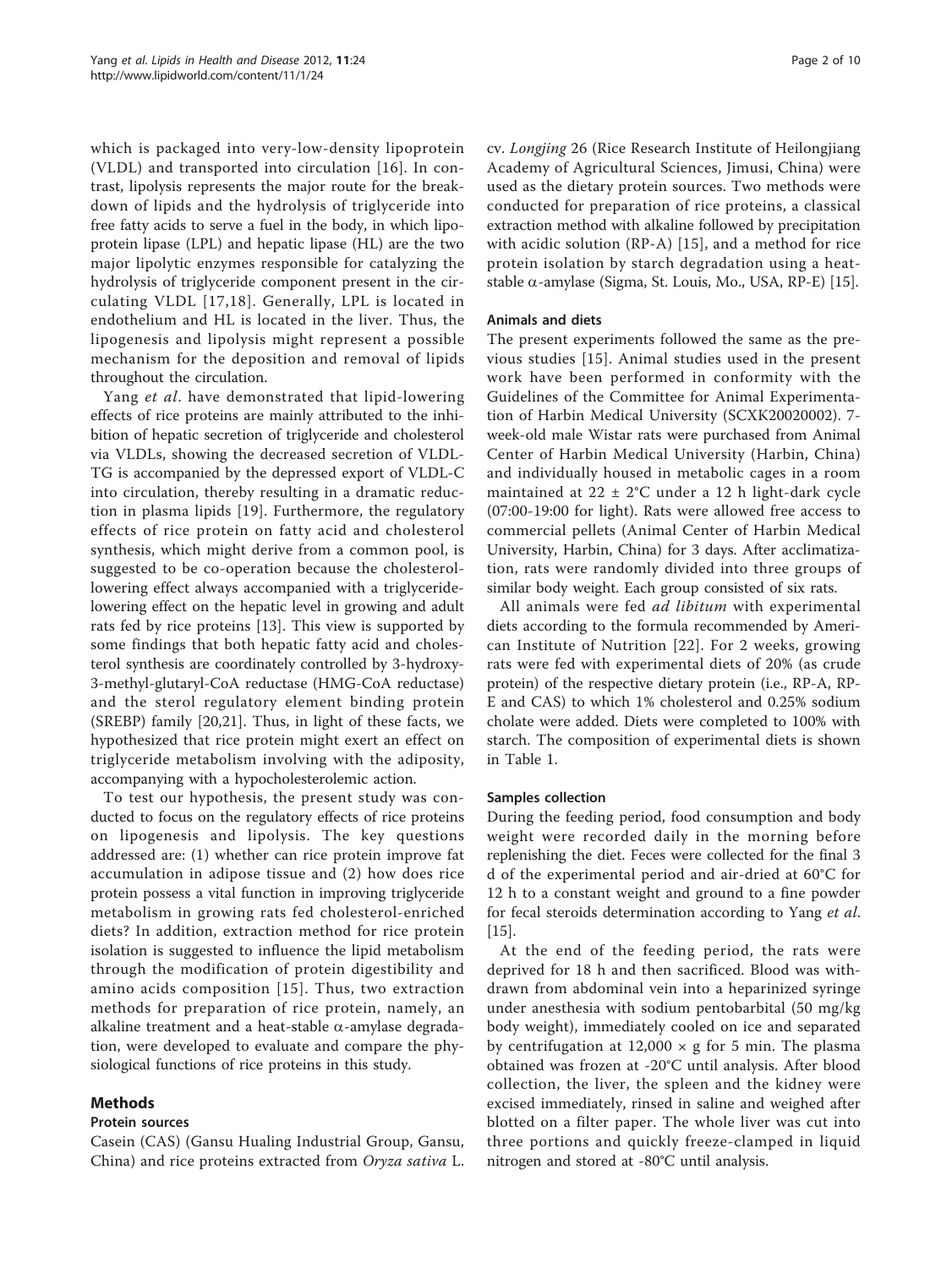<span id="page-2-0"></span>Table 1 Composition of the experimental diets<sup>a</sup>

|                          | CAS   | <b>RP-A</b> | RP-E  |
|--------------------------|-------|-------------|-------|
|                          |       | g/kg        |       |
| $CAS^b$                  | 229.1 |             |       |
| $RP-Ac$                  |       | 231.5       |       |
| $RP-F^d$                 |       |             | 251.3 |
| sucrose                  | 100.0 | 100.0       | 100.0 |
| cellulose                | 50.0  | 50.0        | 50.0  |
| soybean oil              | 70.0  | 70.0        | 70.0  |
| $\beta$ -cornstarch      | 487.9 | 488.5       | 468.7 |
| mineral mix <sup>e</sup> | 35.0  | 35.0        | 35.0  |
| vitamin mix <sup>f</sup> | 10.0  | 10.0        | 10.0  |
| choline bitartrate       | 2.5   | 2.5         | 2.5   |
| tert-butylhydroquinone   | 0.014 | 0.014       | 0.014 |
| L-cystine                | 3.0   |             |       |
| cholesterol              | 10.0  | 10.0        | 10.0  |
| sodium cholate           | 2.5   | 2.5         | 2.5   |

<sup>a</sup> AIN-93. Abbreviations used: CAS, casein; RP-A, rice protein extracted by alkaline treatment; RP-E, rice protein extracted by  $\alpha$ -amylase

<sup>b</sup> Protein content 873 g/kg, obtained from Huanling Industrial Group (Gansu, China)

<sup>c</sup> Protein content 864 g/kg, prepared by our laboratory

<sup>d</sup> Protein content 796 g/kg, prepared by our laboratory

<sup>e</sup> Mineral mixture, AIN-93 G-MX (Nosan Corp., Yokohama, Japan)

<sup>f</sup> Vitamin mixture, AIN-93-VX (Nosan Corp., Yokohama, Japan)

### Plasma amino acid analysis

After deproteinization, plasma amino acids were measured using a Biochrom 30 amino acid analyzer (Biochrom, Holliston, MA, USA) according to Yang et al. [[15\]](#page-9-0).

# Analyses of plasma glucose, albumin, lipids and lipoprotein profiles

Plasma concentrations of glucose, albumin, free fatty acids (FFA), triglyceride (TG), total cholesterol (TC), low-density lipoprotein cholesterol (LDL-C) and highdensity lipoprotein cholesterol (HDL-C) were measured using the commercial kits (Nanjing Jiancheng Bioengineering Institute, Nanjing, China). Plasma total protein contents were estimated according to the method of Lowry et al. [[23\]](#page-9-0). Plasma very-low-density lipoprotein cholesterol (VLDL-C) was calculated as: VLDL-C = TC-HDL-C-LDL-C. The intra-assay coefficients of variability were less than 5%.

# Measurement of deposit fat

After blood collection, epididymal, perirenal and retroperitoneal fat were excised immediately, rinsed in saline and weighed after blotted on a filter paper. The total deposit fat was expressed as the relative weight of epididymal, perirenal and retroperitoneal fat to the total weight of rats: Total deposit fat  $(g/100 g wt) = (epididy$ mal fat + perirenal fat + retroperitoneal fat) (g)  $\times$  100/ final body weight (g).

#### Liver lipid analysis

The lipids in the liver were extracted and purified according to the method of Folch et al. [[24\]](#page-9-0), and were analyzed as described by Yang et al. [[15\]](#page-9-0). Briefly, 0.5 g of liver was extracted with 20 mL of chloroform/methanol (2:1, v/v). After extraction, total cholesterol, triglyceride and free fatty acids were measured with a commercial kit (Nanjing Jiancheng Bioengineering Institute, Nanjing, China). Total lipids were determined gravimetrically.

#### Analyses of enzyme activities

The activities of plasma alanine transaminase (ALT), aspartate transaminase (AST), liver fatty acid synthase (FAS), glucose 6-phosphate dehydrogenase (G6PD), malate dehydrogenase (MDH), lipoprotein lipase (LPL) and hepatic lipase (HL) were determined using the methods described in the kits from Nanjing Jiancheng Bioengineering Institute (Nanjing, China). The activity of total lipase (TL) was calculated as: TL(nmol/min per mg protein) = LPL+HL.

#### Determination of fecal excretion

The total fat in the feces was extracted with chloroform/ methanol (2:1, v/v) and determined gravimetrically according to the method of Folch et al. [[24\]](#page-9-0). After lipid extraction, fecal triglyceride in the extracted lipid was assayed with a commercial kit (Nanjing Jiancheng Bioengineering Institute, Nanjing, China). Fecal nitrogen content was determined by Kjeldahl method [[15\]](#page-9-0). Apparent digestibility of protein was calculated as: Apparent protein digestibility  $(\%)$  = (Protein intake-Fecal protein)  $\times$  100/Protein intake.

#### Statistical analysis

Data are presented as means ± SEM (standard error of mean). Differences between groups were examined for statistical significance using the one-way analysis of variance (ANOVA), and then determined with the least significant difference test. The criterion for significance was  $P < 0.05$ .

# **Results**

#### Body weight, food intake and organ weight

Body weight gain of growing rats were significantly reduced by 17.39% in RP-A and by 19.37% in RP-E, respectively, as compared with CAS ( $P < 0.05$ ). No significant difference of gains in body weight was found in RP-A and RP-E ( $P > 0.05$ ). Food intake was not significantly different among groups, suggesting that dietary protein did not affect food intake (Table [2](#page-3-0)).

After 2 weeks feeding, the visceral organs, spleen and kidney, showed the similar weights among the experimental groups ( $P > 0.05$ ). However, the liver weights of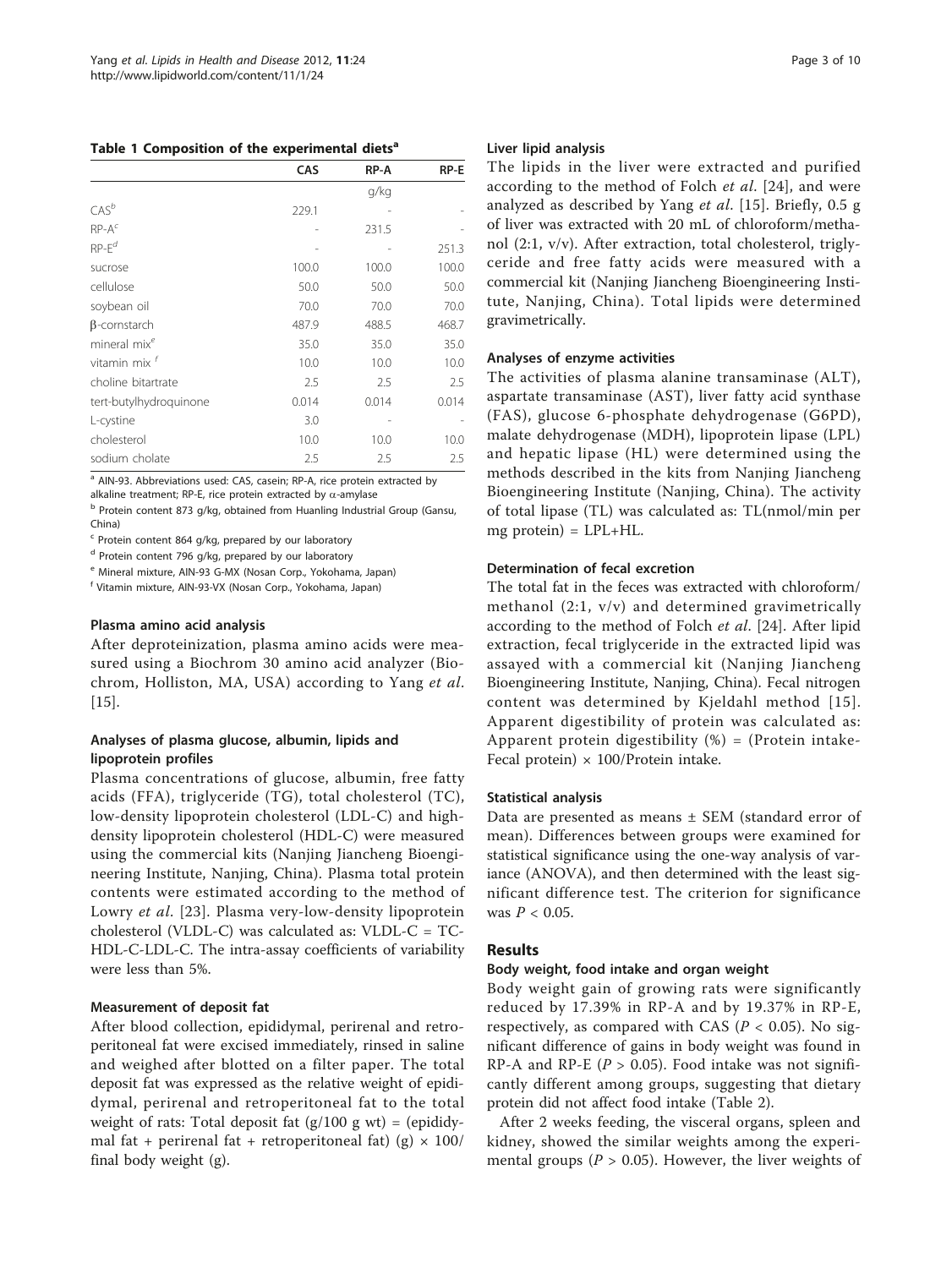<span id="page-3-0"></span>Table 2 Body weight, food intake and organ weight of rats fed experimental diets<sup> $a$ </sup>

|                              | CAS                        | RP-A                              | RP-E                             |
|------------------------------|----------------------------|-----------------------------------|----------------------------------|
| Initial body weight (g)      | $193.32 + 3.34$            | $192.67 + 4.79$                   | $193.50 \pm 3.95$                |
| Final body weight (g)        | $264.17 +$<br>$377^A$      | $251.17 \pm$<br>3.08 <sup>B</sup> | $250.67 \pm$<br>666 <sup>B</sup> |
| Body weight gain (g/<br>day) | $5.06 \pm 0.12^{\text{A}}$ | $4.18 + 0.21^{B}$                 | $4.08 + 0.27^{\circ}$            |
| Food intake (g/day)          | $21.99 + 0.45$             | $20.82 + 0.39$                    | $20.03 + 0.22$                   |
| Organ wt (g/100 g wt)        |                            |                                   |                                  |
| Liver                        | $4.04 + 0.04^{\text{A}}$   | $3.58 + 0.10^{8}$                 | $3.49 + 0.07^8$                  |
| Spleen                       | $0.20 + 0.01$              | $0.20 + 0.00$                     | $0.19 + 0.01$                    |
| Kidney                       | $0.78 + 0.03$              | $0.78 + 0.01$                     | $0.77 + 0.02$                    |

 $a$ Values are means  $\pm$  SEM for six rats. Values with different letters are significant different ( $P < 0.05$ )

rats fed RP-A and RP-E were significantly lower than those fed CAS ( $P < 0.05$ ) (Table 2). Clearly, results suggest that the target of these dietary proteins is the liver rather than spleen or kidney.

#### Plasma amino acids

Amino acids compositions of plasma were shown in Table 3. At the end of the feeding experiment, the plasma compositions of essential amino acids (EAAs) of rats were lower in RP groups than those of CAS ( $P <$ 0.05). Compared with CAS, the branched chain amino acids (BCAAs) level in the plasma was significantly decreased by 16.12% in RP-A and by 18.90% in RP-E,

Table 3 Plasma amino acid composition of rats fed experimental diets<sup>a</sup>

|               | CAS                           | RP-A                          | RP-E                          |
|---------------|-------------------------------|-------------------------------|-------------------------------|
|               |                               | nmol/mL                       |                               |
| Asp           | $17.4 \pm 0.9$ <sup>A</sup>   | $13.1 \pm 0.3^B$              | $16.8 \pm 1.6$ <sup>A</sup>   |
| Thr           | $315.6 \pm 3.3^{\circ}$       | $259.0 \pm 13.0^8$            | 240.1 $\pm$ 9.0 <sup>B</sup>  |
| Ser           | $285.5 \pm 7.7$               | $292.0 \pm 10.8$              | $312.9 \pm 20.1$              |
| Glu           | $137.4 \pm 11.8^B$            | $143.4 \pm 10.7^8$            | $192.5 \pm 16.0^{\circ}$      |
| Gly           | 396.1 $\pm$ 15.9 <sup>8</sup> | $457.4 \pm 3.8$ <sup>A</sup>  | 494.6 $\pm$ 26.9 <sup>A</sup> |
| Ala           | $431.6 \pm 25.4$              | $396.1 \pm 19.3$              | $425.5 \pm 26.7$              |
|               | 243.7 $\pm$ 9.1 <sup>A</sup>  | $206.4 \pm 10.8$ <sup>B</sup> | $192.5 \pm 6.3^{\circ}$       |
| Val           |                               |                               |                               |
| $\parallel$ e | $129.9 \pm 6.5^{\text{A}}$    | $108.9 \pm 8.1^{AB}$          | $106.3 \pm 8.5^B$             |
| Leu           | $201.6 \pm 13.1^{\text{A}}$   | $167.2 + 9.4^B$               | $167.7 \pm 7.0^8$             |
| Cys           | $53.8 \pm 2.7$                | $49.9 \pm 1.9$                | $53.5 \pm 3.3$                |
| Met           | $51.5 \pm 2.7$                | $45.3 \pm 2.6$                | $46.1 \pm 4.7$                |
| Tyr           | $82.7 \pm 4.9^{\text{A}}$     | 70.2 $\pm$ 5.8 <sup>AB</sup>  | 63.0 $\pm$ 6.3 <sup>B</sup>   |
| Phe           | 75.4 $\pm$ 3.6 <sup>A</sup>   | 69.6 $\pm 2.7^{AB}$           | $62.8 \pm 1.7^8$              |
| <b>His</b>    | 70.1 $\pm$ 3.6 <sup>A</sup>   | $61.3 \pm 1.7^{B}$            | $62.2 \pm 1.3^8$              |
| Lys           | $430.6 \pm 30.8$              | $444.3 \pm 19.1$              | $414.2 \pm 17.1$              |
| Arg           | $124.0 \pm 10.1$              | $116.9 \pm 2.3$               | $105.3 \pm 3.3$               |
| Pro           | $148.8 + 6.3$                 | $149.3 \pm 8.3$               | $151.5 \pm 5.4$               |
| Trp           | $71.8 + 4.3$                  | $62.7 + 5.6$                  | $66.7 \pm 6.1$                |

 $a$ Values are means  $\pm$  SEM for six rats. Values with different letters are significant different ( $P < 0.05$ )

respectively ( $P < 0.05$ ). Similarly, leucine was also significantly reduced by 17.06% in RP-A and by 16.82% in RP-E, respectively, as compared to CAS ( $P < 0.05$ ). In contrast, higher contents of glycine were found in RP groups, as compared with CAS ( $P < 0.05$ ).

#### Plasma glucose, albumin, lipids and lipoprotein profiles

As shown in Table 4, RP-A and RP-E significantly reduced plasma glucose level (RP-A: -9.99%; RP-E: -15.81%), as compared to CAS ( $P < 0.05$ ).

Compared with CAS, plasma TG concentration was decreased by RP feeding in this study (Table 4). However, a marked reduction in plasma TG concentration was only produced by RP-E (-16.39%) as compared to CAS ( $P < 0.05$ ), whereas TG-lowering actions were decreased to -13.11% by RP-A in growing rats, showing no significant difference from CAS ( $P > 0.05$ ). As for the ratio of TG to HDL, the decrease was found in RP-A and RP-E as compared to CAS (RP-A: -8.77%; RP-E: -12.28%), but there was no significant difference of TG/ HDL ratio among experimental groups ( $P > 0.05$ ).

Similar to TG concentration, plasma FFA level were also lowered by RP-A  $(-12.50\%)$  and by RP-E  $(-16.96\%).$ as compared to CAS. RP-E exhibited a significant reduction in FFA level ( $P < 0.05$ ), whereas RP-A did not. To support this result, as for the major carrier of FFA from liver to blood, the concentration of albumin in plasma was decreased by 3.88% in RP-A and by 4.11% in RP-E, respectively, as compared to CAS ( $P > 0.05$ ). Similarly, the lower level of plasma total protein was also observed in RP-A or RP-E, as compared with CAS ( $P > 0.05$ ).

Accompanying the decreased level of TG, plasma TC concentrations were significantly lowered in growing rats fed RP-A and RP-E, as compared with CAS ( $P <$ 0.05), while the hypocholesterolemic effect of RP-E (TC: -13.86%) was similar to that of RP-A (TC: -10.24%).

|                    |  |  | Table 4 Plasma components of rats fed experimental |
|--------------------|--|--|----------------------------------------------------|
| diets <sup>a</sup> |  |  |                                                    |

|                           | CAS                          | <b>RP-A</b>           | RP-E                    |
|---------------------------|------------------------------|-----------------------|-------------------------|
| Cholesterol (mmol/L)      |                              |                       |                         |
| TC.                       | $1.66 \pm 0.07$ <sup>A</sup> | $1.49 + 0.05^{\circ}$ | $1.43 \pm 0.04^8$       |
| VIDI-C                    | $0.25 \pm 0.05^{\text{A}}$   | $0.19 + 0.04^B$       | $0.16 \pm 0.04^8$       |
| $ D -C$                   | $0.35 + 0.07A$               | $0.28 + 0.03^{\circ}$ | $0.25 \pm 0.04^8$       |
| $HDI - C$                 | $1.07 + 0.06$                | $1.02 + 0.03$         | $1.02 + 0.02$           |
| VLDL/HDL (mol/mol)        | $0.24 + 0.06^{\text{A}}$     | $0.19 + 0.04^B$       | $0.16 + 0.04^8$         |
| Triglyceride (mmol/L)     | $0.61 + 0.05^{\text{A}}$     | $0.53 \pm 0.03^{AB}$  | $0.51 \pm 0.04^8$       |
| TG/HDL-C (mol/mol)        | $0.57 + 0.04$                | $0.52 + 0.04$         | $0.50 + 0.05$           |
| Free fatty acids (mmol/L) | $1.12 + 0.08A$               | $0.98 \pm 0.03^{AB}$  | $0.93 \pm 0.03^{\circ}$ |
| Glucose (mmol/L)          | $8.41 + 0.29$ <sup>A</sup>   | $757 + 0.25^8$        | $7.08 \pm 0.15^B$       |
| Total protein (g/L)       | $61.78 + 2.40$               | $59.13 + 1.08$        | $58.03 + 0.62$          |
| Albumin (g/L)             | $30.17 + 1.69$               | $29.00 + 1.26$        | $28.93 + 1.35$          |

 $a$ Values are means  $\pm$  SEM for six rats. Values with different letters are significant different ( $P < 0.05$ )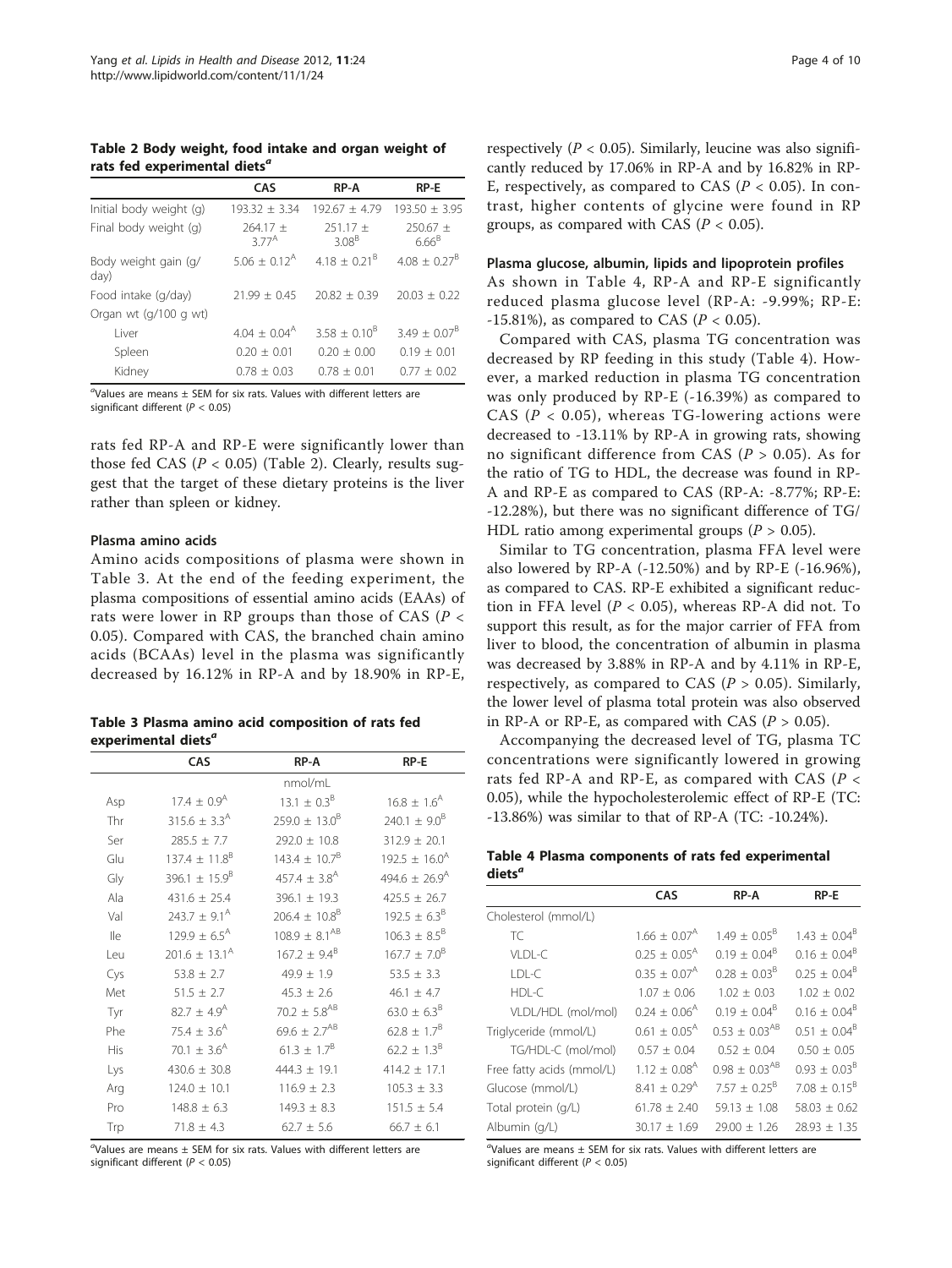With the decreased plasma TC, plasma VLDL-C and LDL-C concentrations were also distinctly lower in growing rats fed RP-E and RP-A than those fed CAS (P < 0.05), whereas HDL-C level was not significantly different among experimental groups ( $P > 0.05$ ). As a result, the ratio of VLDL-C/HDL-C was significantly lowered by 20.83% in RP-A and by 33.33% in RP-E, respectively, compared with CAS ( $P < 0.05$ ). Results indicated that RP-feeding caused an effective effect in alteration of cholesterol distribution, which was reflected mainly by the less concentration of LDL and VLDL in RP groups. In agreement with the previous findings [[13,15\]](#page-9-0), the factor lowering the cholesterol concentration in rats fed RP was the lowering of the non-HDL-cholesterol level and the ratio of non-HDL to HDL, which was a significant risk factor for obesity [[25](#page-9-0)].

# Activities of plasma ALT and AST

After 2 weeks feeding, results indicated that the activities of plasma ALT (Figure 1A) and AST (Figure 1B) were affected by the dietary proteins. The activities of ALT and AST were decreased significantly when rats were fed on RP-A (ALT: -18.78%; AST: -28.71%) and RP-E (ALT: -31.49%; AST: -35.65%), as compared with CAS ( $P < 0.05$ ). No significant difference was found between RP-A and RP-E ( $P > 0.05$ ).

### Hepatic lipids and deposit fat

Hepatic accumulations of total lipids, total cholesterol and triglyceride were significantly lower in rats fed RP than those fed CAS ( $P < 0.05$ ) (Table 5), in accordance with the previous studies [[13,15\]](#page-9-0).

The hepatic triglyceride-lowering actions induced by RP-feeding were mainly reflected by the diminished concentrations of free fatty acids. RP-A and RP-E reduced hepatic free fatty acids levels by 12.74% and by 16.06%,

# Table 5 Hepatic lipids and deposit fat of rats fed experimental diets<sup>a</sup>

|                                    | CAS                              | RP-A                        | RP-E                             |
|------------------------------------|----------------------------------|-----------------------------|----------------------------------|
| Hepatic lipids                     |                                  |                             |                                  |
| total lipids (mg/g liver)          | 206.58 $\pm$<br>933 <sup>A</sup> | $188.53 \pm$<br>$831^B$     | $170.41 \pm$<br>$5.11^{B}$       |
| cholesterol (µmol/g<br>liver)      | 122.32 $\pm$<br>$6.40^{A}$       | $107.82 \pm$<br>$10.33^{B}$ | $91.42 \pm$<br>6.06 <sup>B</sup> |
| triglyceride (µmol/g<br>liver)     | 93.36 $\pm$<br>$8.84^{A}$        | $77.42 \pm 5.97^8$          | 68.68 $\pm$<br>$471^B$           |
| free fatty acids (µmol/q<br>liver) | $53.31 +$<br>553 <sup>A</sup>    | $46.52 +$<br>$5.34^{AB}$    | $44.75 +$<br>$294^B$             |
| Deposit fat (g/100 g wt)           |                                  |                             |                                  |
| total                              | 5.44 $\pm$ 0.12 <sup>A</sup>     | $4.80 + 0.10^{AB}$          | $4.60 \pm 0.15^{\circ}$          |
| perirenal                          | $1.85 \pm 0.11^{\text{A}}$       | $1.59 \pm 0.08^{AB}$        | $1.52 \pm 0.06^{\circ}$          |
| epididymal                         | $1.67 \pm 0.06$ <sup>A</sup>     | $1.50 \pm 0.02^{AB}$        | $1.44 + 0.03^{\circ}$            |
| retroperitoneal                    | $1.92 + 0.07A$                   | $1.71 \pm 0.08^{AB}$        | $1.64 + 0.10^{6}$                |

 $a$ Values are means  $\pm$  SEM for six rats. Values with different letters are significant different ( $P < 0.05$ )

respectively. However, compared with CAS, a significant reduction in free fatty acids concentration was only caused by RP-E ( $P < 0.05$ ), whereas RP-A did not ( $P > 0.05$ ).

With the similar tendency of hepatic lipid accumulation, the deposit of perirenal, epididymal and retroperitoneal fat were inhibited by RP-A (perirenal fat: -14.05%; epididymal fat: -10.18%; retroperitoneal fat: -10.94%) and RP-E (perirenal fat: -17.84%; epididymal fat: -13.77%; retroperitoneal fat: -14.58%) (Table 5). Compared with CAS, RP-E produced a significant depress in adiposity ( $P <$ 0.05), whereas RP-A did not  $(P > 0.05)$ .

# Activities of hepatic enzymes involved in lipogenesis and lipolysis

After 2 weeks feeding, the activities of various enzymes involved in fatty acid synthesis (fatty acid synthase, glucose 6-phosphate dehydrogenase and malate



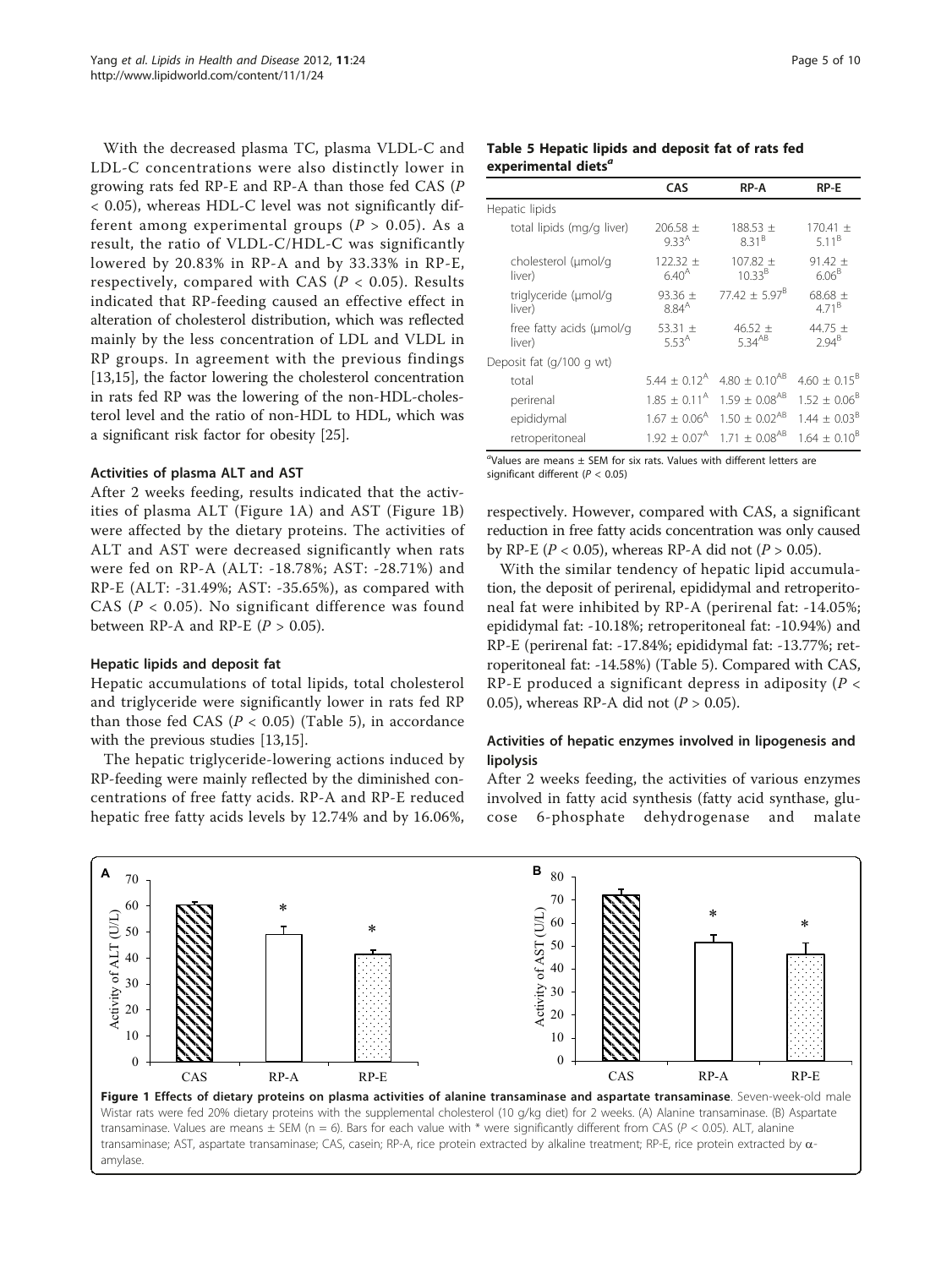dehydrogennase) were affected by dietary proteins (Figure 2). Compared with CAS, fatty acid synthase was markedly reduced by RP-A to a degree of -36.69% and by RP-E to -43.68% ( $P < 0.05$ ) (Figure 2A). Similarly, the activities of glucose 6-phosphate dehydrogenase (Figure 2B) and malate dehydrogennase (Figure 2C) tended to be lower in RP-feeding groups than those fed CAS ( $P <$ 0.05).

As illustrated in Figure [3](#page-6-0), RP-A and RP-E exhibited the significant stimulation in activities of various lipases, which involve in the hydrolysis of triglyceride ( $P < 0.05$ ). Compared with CAS, lipoprotein lipase was significantly stimulated by RP-feeding, accounting for 55.49% and 69.29% enhancements in RP-A and RP-E, respectively (Figure [3A\)](#page-6-0). Similarly, the activity of hepatic lipase was 53.40% higher in growing rats fed RP-A, while RP-E caused a 1.64-fold increase, as compared with CAS (Figure [3B\)](#page-6-0). As a result, the activity of total lipase in rats was significantly increased from 54.30% to 66.30% in RP-feeding (Figure [3C\)](#page-6-0), as compared with CAS-feeding  $(P < 0.05)$ .

#### Fecal excretion

The 3-d fecal output was summarized in Table [6](#page-6-0). Compared with CAS, RP-E produced marked fecal output by increasing 9.04% ( $P < 0.05$ ), whereas fecal output in RP-A did not differ from CAS ( $P > 0.05$ ). Unexpectedly, a significant difference of fecal output was found in RP-A and RP-E, implying a difference in the intestinal transport between these groups ( $P < 0.05$ ).

As shown in Table [6,](#page-6-0) fecal total fat excretion was significantly stimulated by RP-feeding ( $P < 0.05$ ). Compared with CAS, fecal total fat excretion was 33.22% higher in growing rats fed RP-A, while RP-E caused a 1.62-fold increase. Among the lipids excreted, the concentration of triglyceride was also distinctly affected by RP-feeding, accounting for 34.19% and 59.87% enhancements in RP-A and RP-E, respectively, as compared



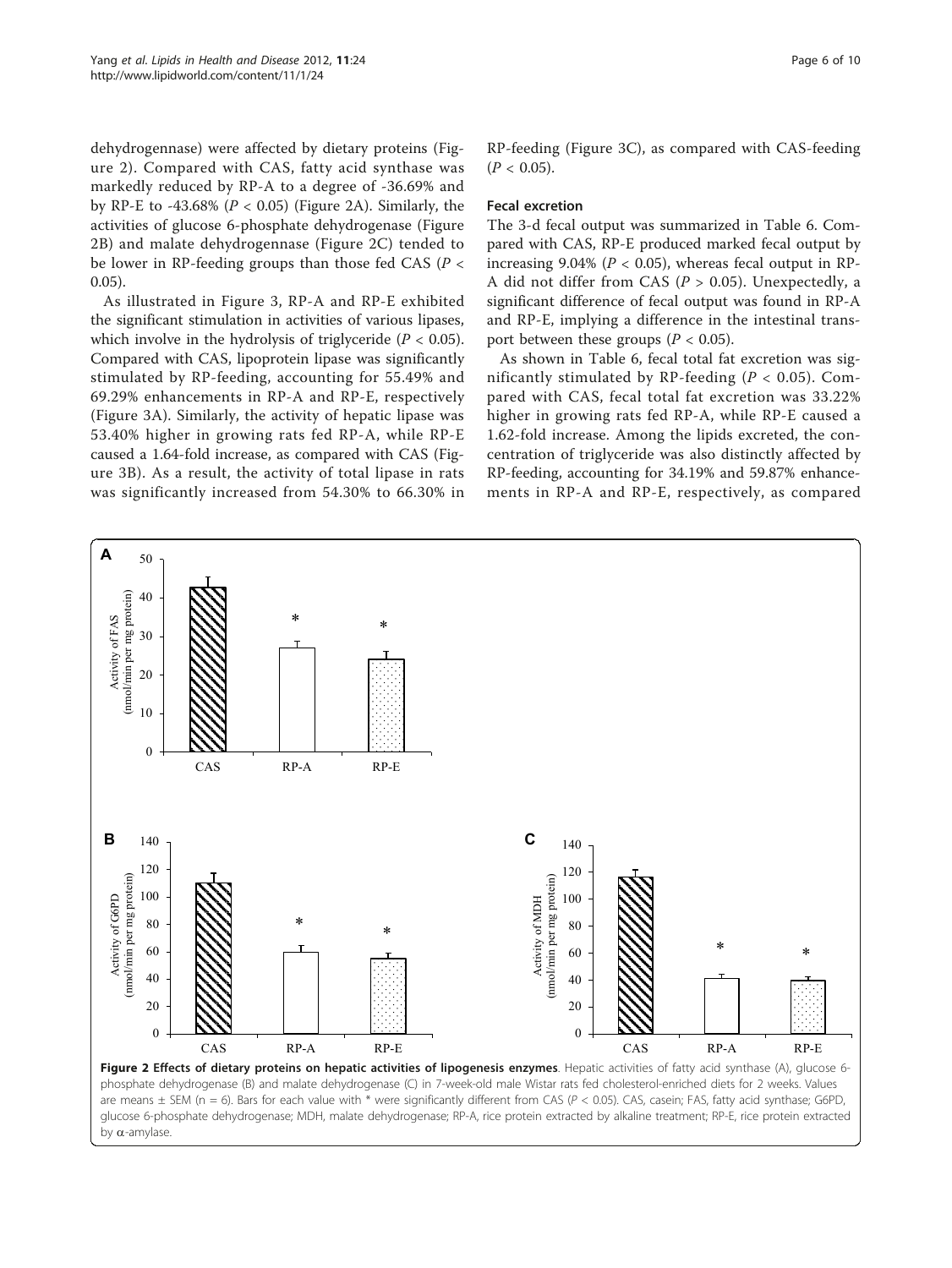with CAS ( $P < 0.05$ ). Fecal excretions of total fat as well as triglyceride were significantly higher in RP-E than those in RP-A ( $P < 0.05$ ), suggesting that the intestinal absorption of lipids appeared to be more effectively inhibited by RP-E than by RP-A.

In the RP groups, fecal nitrogen was significantly higher than that in the CAS group ( $P < 0.05$ ), leading to the result that apparent protein digestibility was significantly lower in the RP groups as compared with CAS (P

< 0.05) (Table 6). Results indicated that a marked difference of apparent protein digestibility was found in RP-E and RP-A, because the higher fecal nitrogen excretion was observed in RP-E than that in RP-A ( $P < 0.05$ ), in accordance with the previous studies [[15](#page-9-0)].

# **Discussion**

We examined the lipid-lowering potential of rice protein and especially the effects of rice protein on key enzymes



| <b>CAS</b>                  | RP-A                         | RP-E                           |
|-----------------------------|------------------------------|--------------------------------|
| $3.87 \pm 0.08^{\circ}$     | 3.91 $\pm$ 0.12 <sup>B</sup> | $4.22 \pm 0.11^{\text{A}}$     |
|                             |                              |                                |
| $222.39 \pm 11.67^{\circ}$  | $296.26 + 21.80^8$           | $360.42 \pm 18.16^{\text{A}}$  |
| $10.94 \pm 0.30^{\circ}$    | $14.68 \pm 0.67^B$           | $17.49 \pm 0.89$ <sup>A</sup>  |
| $84.94 + 1.43^C$            | $208.55 + 5.24^8$            | $269.11 \pm 5.74$ <sup>A</sup> |
| $0.53 \pm 0.01^{\circ}$     | $1.30 \pm 0.03^8$            | $1.68 \pm 0.04^{\text{A}}$     |
| $9.76 \pm 0.05$             | $9.10 \pm 0.25$              | $9.12 \pm 0.20$                |
| $94.56 \pm 0.11^{\text{A}}$ | $85.67 \pm 0.29^{\circ}$     | $81.52 \pm 0.59^{\circ}$       |
|                             |                              |                                |

<sup>a</sup>Values are means  $\pm$  SEM for six rats. Values with different letters are significant different ( $P < 0.05$ )

<span id="page-6-0"></span>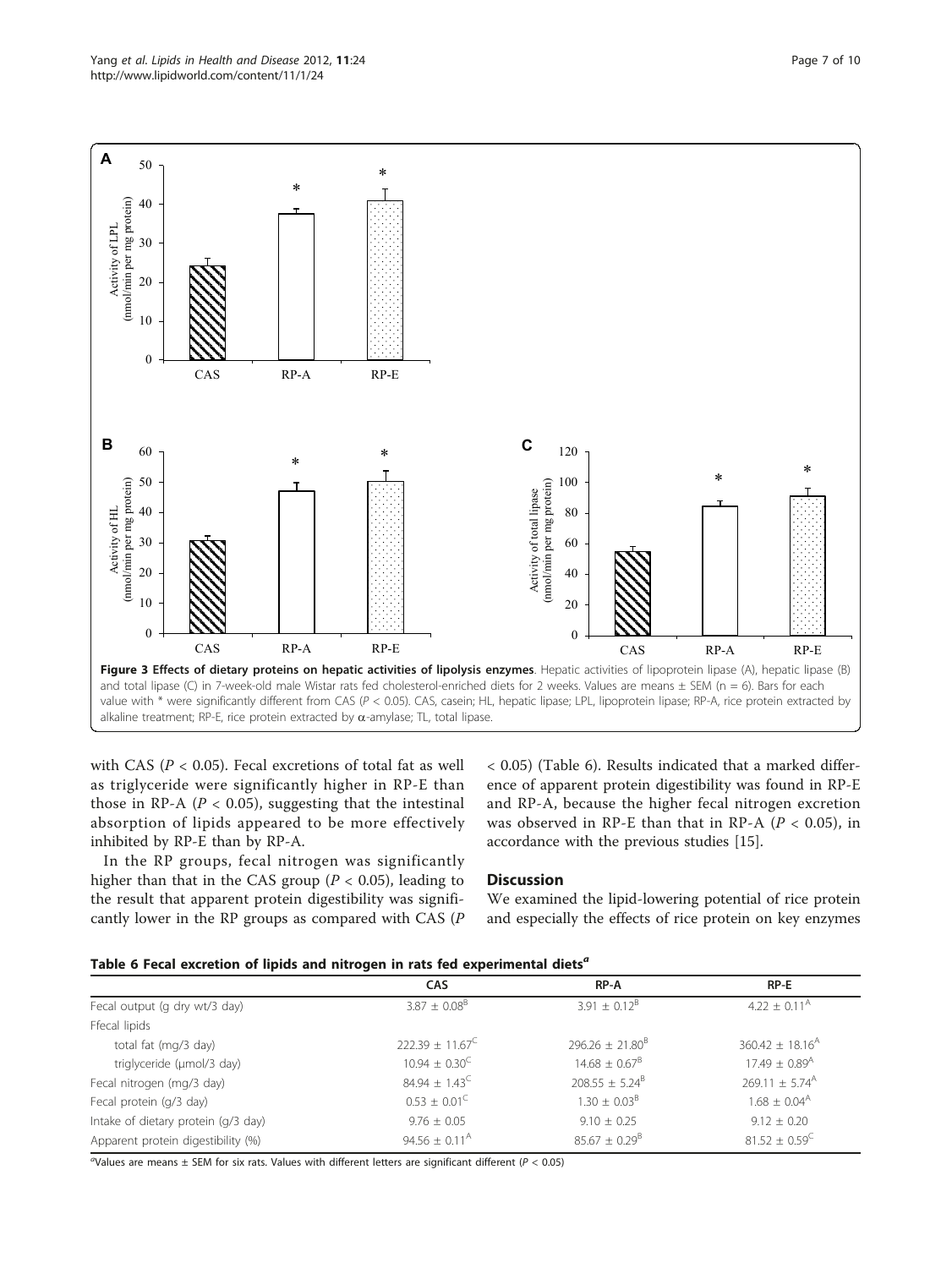involved in the lipolytic and lipogenic pathways of triglyceride metabolism. Our findings demonstrated that the triglyceride-lowering action of RP was associated with depressing fatty acid synthesis and stimulating triglyceride hydrolysis, suggesting that rice protein might possess a potential of anti-adiposity.

The most frequently suggested mechanism responsible for the lipid-lowering effect of plant protein is the interference with enterohepatic circulation, leading to an inhibition of hepatic secretion of lipids into circulation, which is closely associated with hepatic lipogenesis and lipoprotein production [[17,26-28](#page-9-0)]. Yang et al. suggested that rice protein could depress the VLDL assembly and secretion to result in the decreased hepatic secretion of triglyceride and cholesterol into circulation, hence hypocholesterolemia and hypotriglyceridemia [[19](#page-9-0)]. In the present study, results further confirmed and expanded this view. After 2 weeks feeding period, in addition to a significant reduction in hepatic accumulation of total lipids, cholesterol and triglyceride induced by RP-feeding, both RP-A and RP-E were found to be effective in depressing the activities of various enzymes involved in the regulation of fatty acids synthesis, showing the drastic reductions in the activities of fatty acid synthase, glucose 6-phosphate dehydrogenase and malate dehydrogenase. Furthermore, data obtained here indicated that there was a significant positive correlation between the activity of fatty acid synthase and the hepatic accumulation of triglyceride ( $r = 0.7939$ ,  $P < 0.05$ ), as well as the concentration of plasma VLDL-C (r = 0.7248,  $P < 0.05$ ). As a results, a significant positive correlation between the activity of fatty acid synthase and the deposit fat ( $r = 0.8739$ ,  $P < 0.05$ ) was observed in this study. Thus, the decreased biosynthesis of fatty acids, in turn, will reduce the production of VLDL particles into circulation, hence leading to lower plasma triglyceride level and less deposit fat in the body. In accordance with the previous findings [\[29](#page-9-0)], results suggest that the lowering-effects on accumulation of lipids and deposit fat in rats were in part caused by the downregulation of activities of lipogenic enzymes, which also involved with the inhibition of hepatic assembly and secretion of VLDL.

Lipogenesis and lipolysis are two major processes for maintaining triglyceride homeostasis through regulatory triglyceride storage and triglyceride mobilization [[16,17,30](#page-9-0)]. During lipolytic reaction, LPL is a rate-limiting enzyme in the provision of free fatty acid to muscles (utilization) and the adipose tissue (storage), thereby leading to weight loss or obesity [[31\]](#page-9-0). Thus, the enzymolysis action of LPL may be an important factor participating in the accumulation of triglyceride.

Of interest was the finding in this study that the decreased concentrations of triglyceride and free fatty acid in the plasma were found in RP groups, despite the observed increment of the activities of LPL and HL induced by RP-A and RP-E. Also, compared with CAS, we did not observe the plasma VLDL-elevating effect of RPfeeding. Thus, the question arises why the stronger stimulation of triglyceride hydrolysis and the more concentration of free fatty acids, which were induced by higher activity of LPL and HL, could not result in the excess accumulation of triglyceride and free fatty acid in plasma. The precise mechanism by which RP affects triglyceride metabolism is not fully understood, but the mechanism responsible for the effect of LPL and HL on the removal of VLDL from circulation by hepatic uptake should be taken into account [\[16-18](#page-9-0)]. Besides its hydrolytic activity, LPL and HL might interact with lipoproteins to anchor them the vessel wall and facilitate lipoprotein particle uptake by the liver. Particularly, LPL and HL are also important in HDL metabolism contributing to the transfer of surface lipid to small HDL after lipolysis [[17,18\]](#page-9-0). In addition, it is noteworthy that the decreased fatty acid synthesis in this study was unable to completely compensate for the marked depletion of hepatic triglyceride for the hydrolysis and the secretion into circulation via VLDL. To support this view, Yang et al. provided direct evidence by the perfused rat liver under the same experimental condition that hepatic triglyceride secretion into circulation as well as hepatic triglyceride secretion into VLDL were effectively depressed by RP-feeding, showing a decrease of the availability of hepatic triglyceride for VLDL secretion into circulation [[19\]](#page-9-0). Clearly, the finding observed in this study suggests that, in addition to the proposed mechanism of inhibition of fatty acid synthesis and the stimulation of triglyceride oxidation, the uptake lipoprotein may participate in the triglyceride-lowering action of RP, where HDL is the major plasma lipoprotein.

Also, compared with CAS, excess accumulation of deposit fat was not observed in RP groups, indicating less free fatty acid was used for storage in rats fed RP-A and RP-E, despite the stimulation of hydrolysis of triglyceride. To explain this phenomenon, some studies suggest that weight loss selectively increase adipose tissue LPL activity as an attempt to maintain lipid stores, resulting in a diminish in fat mass [[18,31](#page-9-0)]. Thus, in light with this view, results indicated that lower deposit fat and weight loss in rats under the present experimental condition was closely associated with higher activity of LPL. Furthermore, a significant negative correlation between the activity of LPL and the weight of abdominal fat (r =  $-0.8761$ ,  $P < 0.05$ ), as well as the concentration of plasma triglyceride ( $r = -0.8410$ ,  $P < 0.05$ ) was found in rats fed cholesterol-enriched diets. Taken together, results obtained in this study clearly suggest that rice protein may possess a vital function in improving lipids level and adiposity.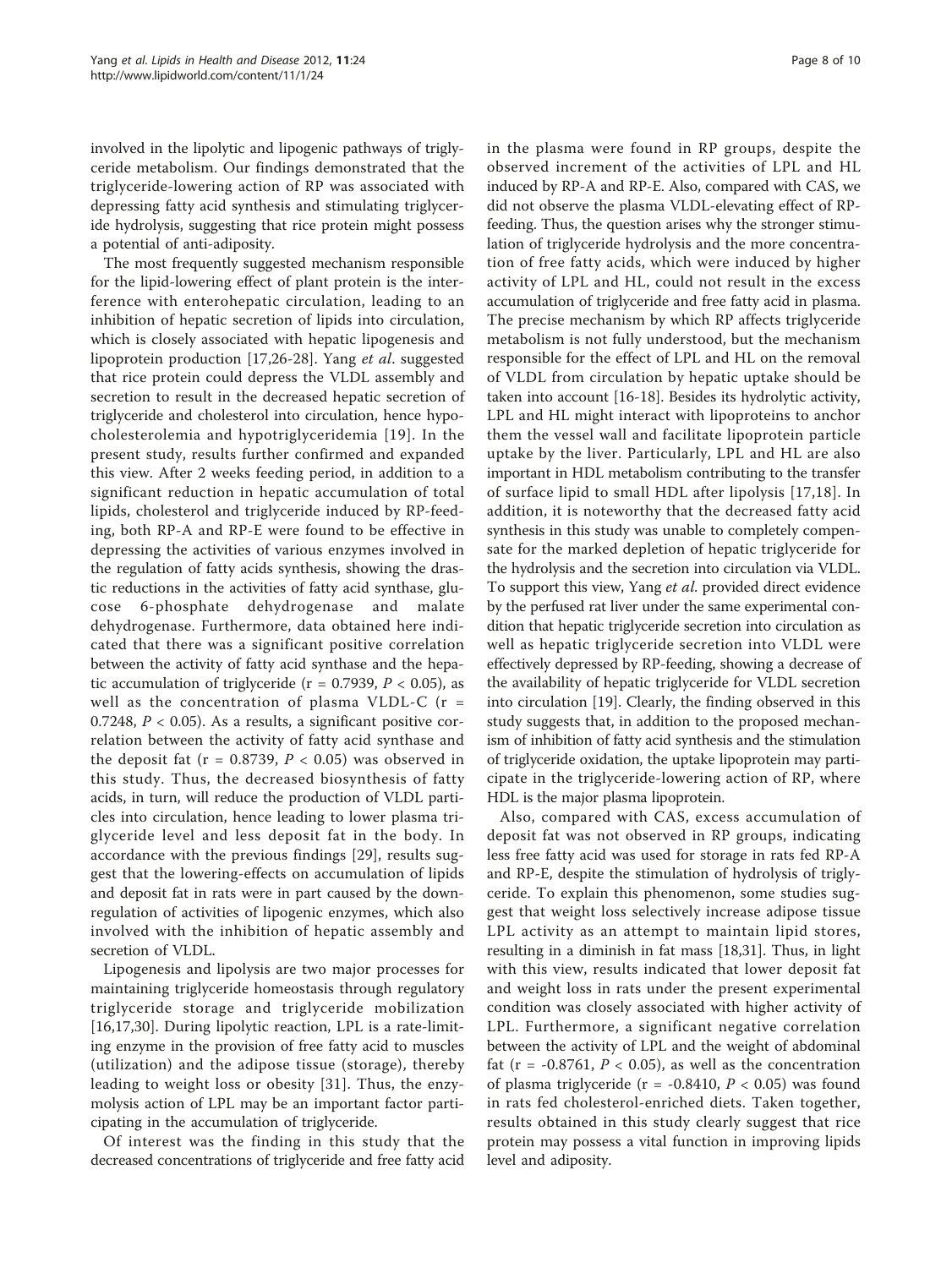The causes of the lipid-lowering action of rice protein, especially resistant to adiposity, appear to be multi-factorial. It has been demonstrated that the biological utilization of a protein is primarily dependent on its digestibility by gastric, pancreatic, and intestinal peptidases [[32,33\]](#page-9-0), providing the insight that the digestibility of rice protein may be a major factor to influence lipid metabolism. To support this view, in the present study, the lower intestinal absorption of fat and triglyceride caused by higher indigestible proportion in the intestine was found in RP-feeding, showing a significant negative correlation between the apparent protein digestibility and the fecal excretion of total fat  $(r = -0.8824, P < 0.05)$ , as well as the fecal triglyceride excretion ( $r = -0.9165$ ,  $P < 0.05$ ). As a results, a significant positive correlation between the apparent protein digestibility and the deposit fat ( $r = 0.8567$ ,  $P < 0.05$ ) as well as the plasma TG concentration ( $r = 0.8627$ ,  $P$ < 0.05) was observed in this study. In addition, the inhibition of activities of ALT and AST in plasma was also investigated RP-A and RP-E, indicating that RPfeeding could efficaciously improve liver histology and result in less fatty infiltration in hepatocytes as compared to CAS. On the other hand, the amino acid compositions can be influenced by the extraction method. The contents of the first limiting amino acid-Lys and the second limiting amino acid-Thr in RP-A and RP-E were lower than those in CAS. As a result, the higher ratio of Arg/Lys, which can regulate the digestibility of rice protein [[12](#page-9-0)], was found in RP-A (2.56) and in RP-E (3.15) than that in CAS (0.44). Thus, the body-fat lowering response to RP may be in part attributable to their lower digestibility. Clearly, the precise mechanism remains to be clarified in further studies.

Here, it must be noted that the association of changes in the metabolism of branched chain amino acids (BCAAs) with alteration of lipids level was observed under the present experimental condition. A significant positive correlation between the plasma level of BCAAs and the weight of body fat ( $r = 0.7316$ ,  $P < 0.05$ ), as well as the gain in body weight ( $r = 0.7270$ ,  $P < 0.05$ ) was investigated in this study. The observed changes induced by RP-E tended to be the lowest level of plasma BCAAs among the experimental groups (RP-E: 466.5 nmol/mL; RP-A: 482.5 nmol/mL; CAS: 575.2 nmol/mL), showing the similar tendency with plasma triglyceride  $(r =$ 0.7958,  $P < 0.05$ ). Indeed, an improved understanding of the mechanism underlying obesity-related rises in plasma BCAAs is important. It has been demonstrated that obesity-related elevations in plasma leucine are associated with alterations in enzymes involved in BCAA metabolism [\[34\]](#page-9-0). In addition, raises in plasma BCAAs due to a block in mitochondrial branched chain

amino acid transaminase (BCATm) have been also associated with improvement in glucose metabolism [[34\]](#page-9-0). Thus, an idea, which is consistent with previous studies, is that a reduction in plasma concentrations of BCAAs induced by RP-feeding might represent a possible mechanism for improving body weight control and resistant adiposity in rats fed cholesterol-enriched diets. Clearly, additional studies are required to confirm this view.

# Conclusion

In conclusion, the present study demonstrates that rice protein possesses a vital function in the modification of triglyceride metabolism, leading to an improvement of body weight and adiposity. The triglyceride-lowering action as well as the potential of anti-adiposity induced by rice protein is attributed to the upregulation of lipolysis and the downregulation of lipogenesis. Results suggest that the inhibition of lipid absorption, which is closely associated with the lower digestibility, may be the main modulator responsible for the triglyceride-lowering action of rice protein. The precise mechanisms involved in the anti-adiposity responses to rice protein await more detailed investigation in further study.

#### Abbreviations

ALT: Alanine transaminase; AST: Aspartate transaminase; BCAA: Branched chain amino acid; CAS: Casein; EAA: Essential amino acid; FAS: Fatty acid synthase; FFA: Free fatty acid; G6PD: Glucose 6-phosphate dehydrogenase; HDL-C: High-density lipoprotein cholesterol; HL: Hepatic lipase; LDL-C: Lowdensity lipoprotein cholesterol; LPL: Lipoprotein lipase; MDH: Malate dehydrogenase; RP: Rice protein; RP-A: Rice protein extracted by alkaline; RP-E: Rice protein extracted by α-amylase; TC: Total cholesterol; TG: Triglyceride; TL: Total lipase; VLDL: Very-low-density lipoprotein.

#### Acknowledgements

This work was in part supported by National Natural Science Foundation of China (31071526, 30971645), National Natural Science Foundation of Heilongjiang Province (C201027), Science Innovation Foundation of Harbin (2009RFLXN013) and China Postdoctoral Science Foundation Funded Project (200902391, 20080440864).

#### Author details

<sup>1</sup>Department of Food Science, School of Food Science and Engineering Harbin Institute of Technology, 73 Huanghe Road, Harbin 150090, China. 2 Heilongjiang Provincial Environmental Monitoring Central Station, Harbin 150056, China. <sup>3</sup>School of Life Science and Biotechnology, State Key Laboratory of Urban Water Resource and Environment, Harbin Institute of Technology, Harbin 150001, China. <sup>4</sup>Heilongjiang Provincial Hospital, Harbin 150036, China.

#### Authors' contributions

LY designed the study, conducted the study and wrote the manuscript. JHC supervised the study and conducted statistical analysis. JL and QW conducted statistical analysis and revised the manuscript. TX carried out the study and analyzed lipids in plasma and liver. HZ and QHL analyzed the activities of hepatic enzymes. HKY conducted the experiments and analyzed the fecal fat. LY had primary responsibility for final content. All authors read and approved the final manuscript.

#### Competing interests

The authors declare that they have no competing interests.